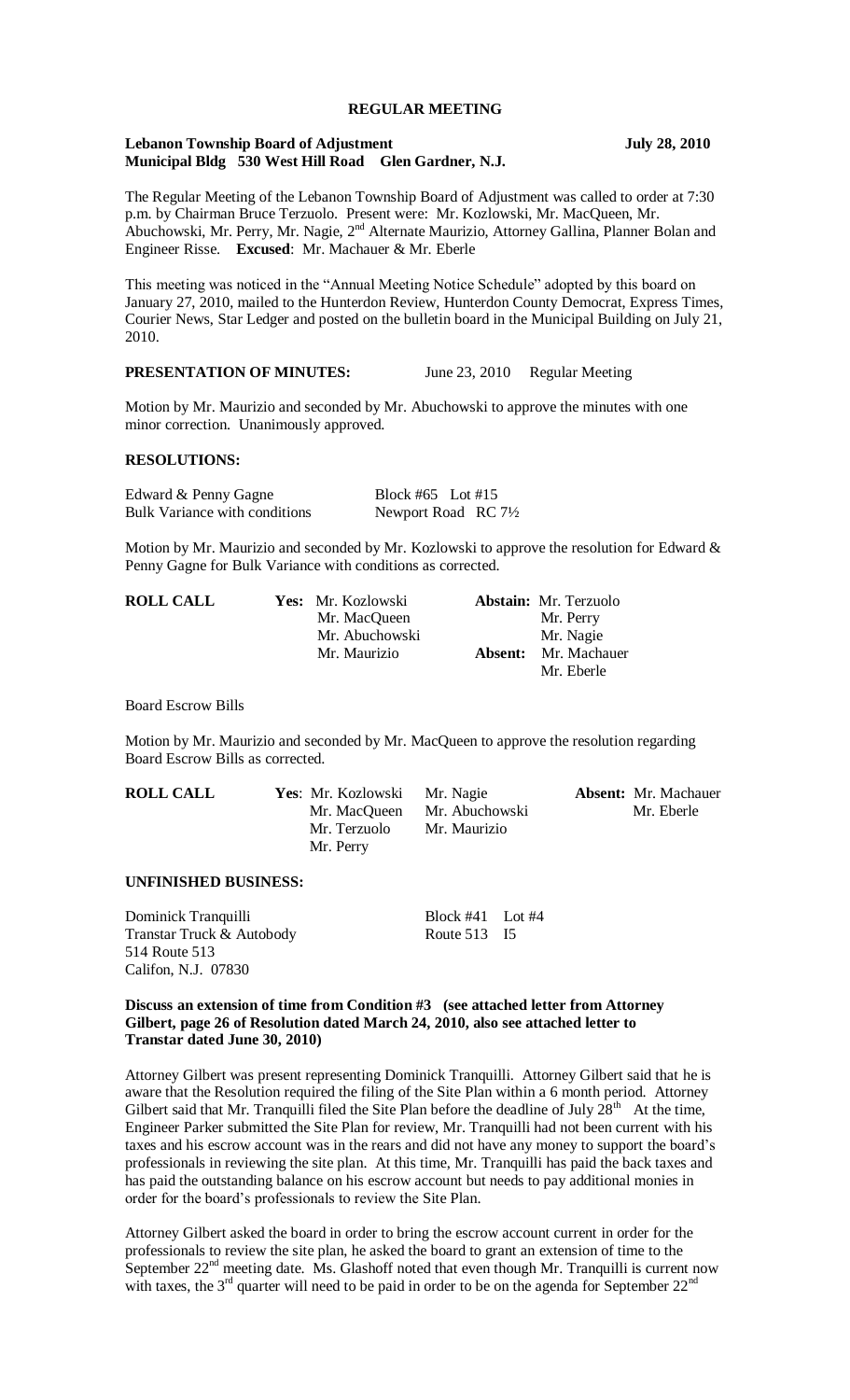## **Lebanon Township Board of Adjustment July 28, 2010 Page 2**

along with the escrow account being current with funds to cover additional review by professionals. Mr. MacQueen asked Ms. Glashoff how much escrow money she needed to keep everything afloat. Ms. Glashoff said \$2,000.00 and said she knows she will need more but to get the ball rolling, \$2,000.00 will do it.

Attorney Gilbert asked for a 3 week deadline regarding the money for the escrow account. Ms. Glashoff said the money needs to be in long before that. Engineer Risse is going on vacation the week of August  $16<sup>th</sup>$  per Ms. Glashoff and the plans will need to be reviewed before he leaves. Mr. MacQueen noted that if the site plan is deemed incomplete it will need to go back to Engineer Parker for revisions which all this takes time. Chairman Terzuolo agreed. Ms. Glashoff said that the notice will need to be in the Hunterdon Review for September  $8<sup>th</sup>$  which means the plans have to be complete before then. Attorney Gilbert asked for a date that is comfortable in August for getting the escrow money in order to proceed with the site plan review. The board discussed this issue at length. Chairman Terzuolo said this was only his opinion that the board should deny without prejudice this evening. Back in January the board was adamant about when he was to come in before the board with the Site Plan. Chairman Terzuolo said the applicant wanted 3 months to come back with his Site Plan. The board gave Mr. Tranquilli an additional 3 months bringing it to 6 months to come back to the board with his Site Plan. Chairman Terzuolo reiterated that the board should deny without prejudice this evening. It will open him up to all kinds of things, but this is of the applicant's own making. Mr. Nagie agreed and said this has been going on to long and costing a lot of money and we are getting nowhere. Attorney Gilbert said this has been very costly for his client including all the times that the neighbors have been to the meetings. Attorney Gilbert made several more comments.

Ms. Glashoff gave a scenario of the timing for all this to happen for the September 22<sup>nd</sup> meeting. Mr. MacQueen agreed for all this to happen the escrow money needs to be here no later than next week. Ms. Glashoff reminded the board that Engineer Risse will be on vacation the week of August  $16<sup>th</sup>$ . Mr. Kozlowski said this board has been very accommodating through out this whole application process. Mr. MacQueen said that if the money isn't in by next week in order the Engineer Risse to do a review and for Engineer Parker to take care of any revisions if needed in time for the notice to be in the Hunterdon Review for September  $8<sup>th</sup>$  then the board will need to deny without prejudice on September  $22<sup>nd</sup>$ . Mr. MacQueen informed Attorney Gilbert that the escrow money needs to be in by noon on Tuesday August 3<sup>rd</sup>. Attorney Gilbert asked for Thursday August  $5<sup>th</sup>$ . Mr. MacQueen said the money needs to be in by Tuesday or the board will deny without prejudice on August  $25<sup>th</sup>$ . The subject of waivers was discussed. Chairman Terzuolo said if the waivers are minor ones then the Review Committee can waive minor items but if the waivers are substantial then it will need to be brought before the whole board. Mr. Abuchowski & Mr. Perry both agreed that the money needs to be here by Tuesday. Mr. Nagie said he agreed with everything that Mr. MacQueen said. In conclusion the board told Attorney Gilbert that the \$2,000.00 had to be in to Ms. Glashoff no later than Tuesday August  $3<sup>rd</sup>$ . If the money is not in by then, the board will have no other choice but to deny without prejudice at their next meeting on August  $25<sup>th</sup>$ .

Attorney Gallina said that a Resolution will be prepared stating that the board is granting an extension of time per Condition  $#3$  in the prior Resolution to September  $22<sup>nd</sup>$  with the applicant posting \$2,000.00 for escrow by Tuesday August  $3<sup>rd</sup>$  subject to the board dismissing without prejudice at their August  $25<sup>th</sup>$  meeting. Motion by Mr. MacQueen and seconded by Mr. Abuchowski to have Attorney Gallina draft a Resolution granting an extension of time to September  $22<sup>nd</sup>$  with the condition that the Escrow money of \$2,000.00 be paid by Tuesday August  $3<sup>rd</sup>$  and if the deadline is not met the board will deny the application without prejudice at their next regular meeting on August  $25<sup>th</sup>$ .

| <b>ROLL CALL</b> | Yes: Mr. Kozlowski Mr. Nagie |                | No: | Mr. Terzuolo              |
|------------------|------------------------------|----------------|-----|---------------------------|
|                  | Mr. MacQueen                 | Mr. Abuchowski |     | <b>Absent:</b> Mr. Eberle |
|                  | Mr. Perry                    | Mr. Maurizio   |     | Mr. Machauer              |

At this time, Chairman Terzuolo announced the Board of Adjustment along with their professionals will go into Executive Session. The public was asked to leave the meeting room at this time.

**WHEREAS**, Section 7(B) of the Open Public Meetings Act L. 1975 C.231 NJSA 10:4- 12(B)(8) permits the exclusion of the public from Board of Adjustment Meetings where certain matters are to be discussed; and